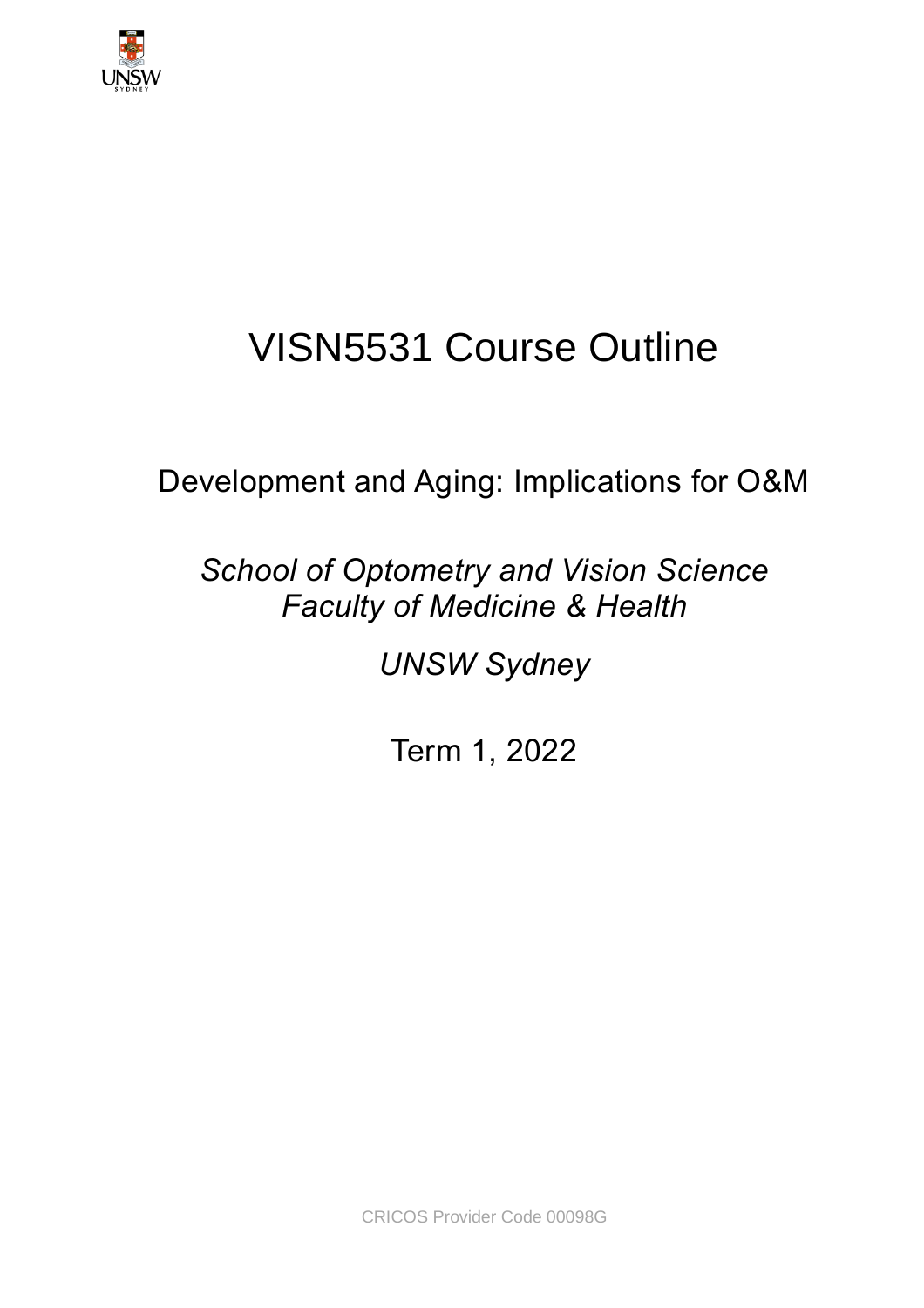## **1. Staff**

| <b>Position</b>    | <b>Name</b>               | <b>Email</b>                      | <b>Contact Details</b>                                                                                                                                              |
|--------------------|---------------------------|-----------------------------------|---------------------------------------------------------------------------------------------------------------------------------------------------------------------|
| Course             | Dr Ingrid<br>Jimenez      | ingrid.jimenezbarbosa@unsw.edu.au | ingrid.jimenezbarbosa@unsw.<br>edu.au                                                                                                                               |
| Convenor           |                           |                                   | School of Optometry and<br>Vision Science, Level 3, North<br>Wing, Rupert Myers Building                                                                            |
| Co-<br>Convenors   | Dr Sharon<br>Oberstein    | s.oberstein@unsw.edu.au           | s.oberstein@unsw.edu.au<br><b>UNSW Optometry Clinic,</b><br>School of Optometry and<br>Vision Science, Ground Floor,<br>North Wing, Rupert Myers<br><b>Building</b> |
|                    | A/Prof Sieu<br>Khuu       | s.khuu@unsw.edu.au                | s.khuu@unsw.edu.au<br>School of Optometry and<br>Vision Science, Level 3, North<br>Wing, Rupert Myers Building                                                      |
| Tutor              | Dr. Michael<br>Gleeson    | michael.gleeson@unsw.edu.au       | <b>TBA</b>                                                                                                                                                          |
| Other<br>Lecturers | Dr Sheela<br>Kumaran      | sheela.kumaran@unsw.edu.au        | <b>TBA</b>                                                                                                                                                          |
|                    | <b>Michele</b><br>Madigan | m.madigan@unsw.edu.au             |                                                                                                                                                                     |

# **2. Course information**

Units of credit: **6** Pre-requisite(s): **completed VISN5512 and VISN5513.**

Teaching times and locations: Fully Online (please refer to course Moodle site for up-to-date information)

#### .**2.1 Course summary**

This course provides students with a broad understanding of human development and ageing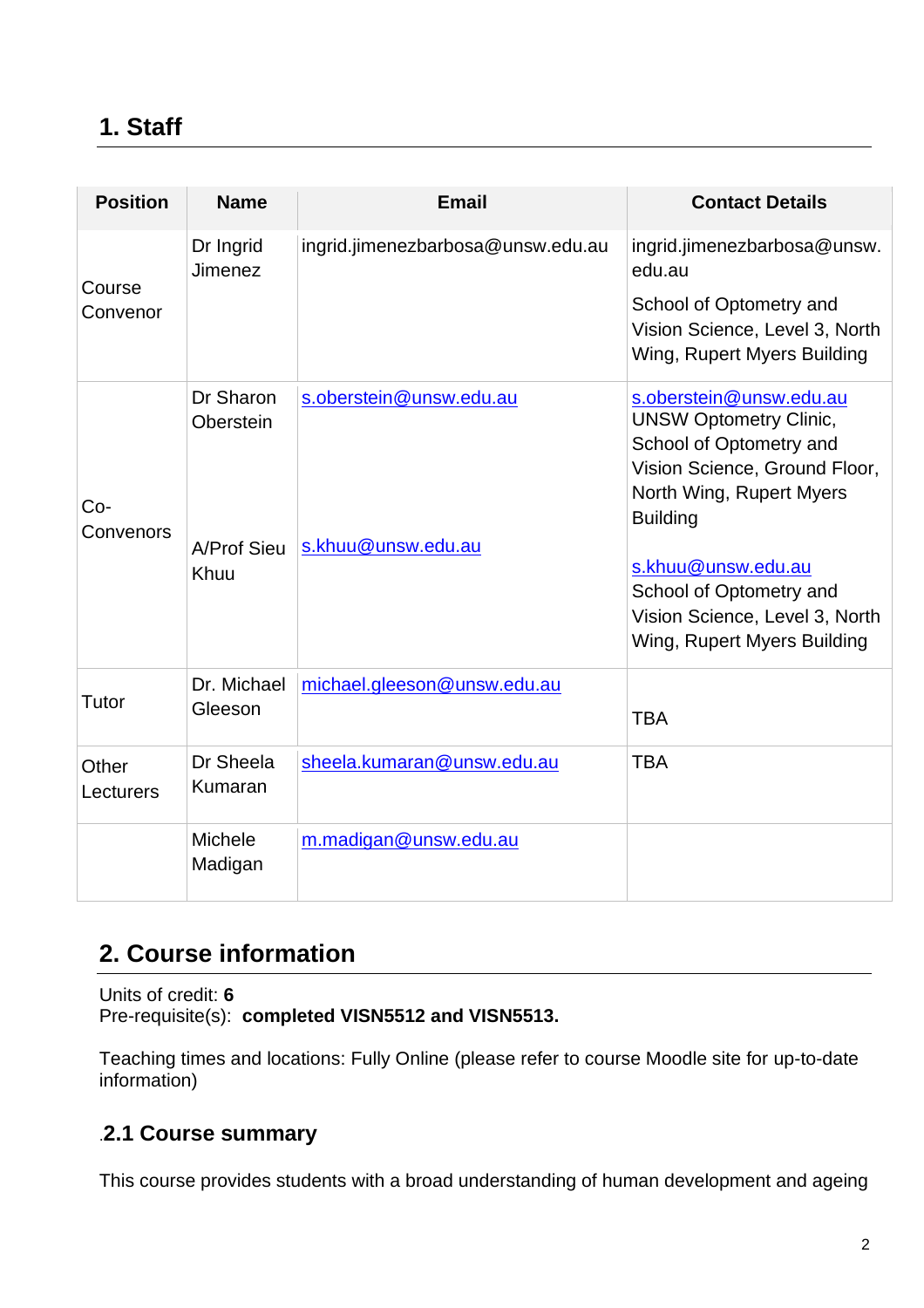with respect to vision impairment and blindness. This course will be delivered online, and its scope includes an in-depth review of child development, the effects of low vision and blindness on child development and the increased prevalence of vision impairment and comorbidities with ageing.

#### **2.2 Course aims**

This course aims to develop knowledge of child development, the effects of low vision and blindness on that development, the effects of aging, and the increased prevalence of vision impairment and co-morbidities.

#### **2.3 Course learning outcomes (CLO)**

At the successful completion of this course you (the student) should be able to:

- 1. Assess the impact of vision impairment and blindness on child development
- 2. Evaluate the impact of other sensory impairments and co-morbidities on the development of children who are visually impaired or blind
- 3. Identify and review general health conditions that need to be considered in the design of interventions in children and adults
- 4. Identify and evaluate how significant points of transition in the lifespan affect Orientation and Mobility interventions
- 5. Explain and appraise the impact of the increased prevalence of vision impairment and comorbidities with ageing on Orientation and Mobility intervention

#### **2.4 Relationship between course and program learning outcomes and assessments**

| <b>Course</b><br>Learning<br><b>Outcome</b><br>(CLO) | <b>LO Statement</b>                        | Program<br>Learning<br><b>Outcome</b><br>(PLO) | <b>Related Tasks &amp;</b><br><b>Assessment</b> |
|------------------------------------------------------|--------------------------------------------|------------------------------------------------|-------------------------------------------------|
|                                                      | Assess the impact of vision impairment and | PLO <sub>1</sub>                               | Assessment 1                                    |
| CLO <sub>1</sub>                                     | blindness on child development             | PLO <sub>3</sub>                               | Assessment 2                                    |
|                                                      |                                            | PLO <sub>4</sub>                               | Assessment 3                                    |
|                                                      |                                            | <b>PL06</b>                                    |                                                 |
| CLO <sub>2</sub>                                     | Evaluate the impact of other sensory       | PLO <sub>4</sub>                               | Assessment 1                                    |
|                                                      | impairments and co-morbidities on the      | PLO <sub>6</sub>                               | Assessment 2                                    |
|                                                      |                                            |                                                |                                                 |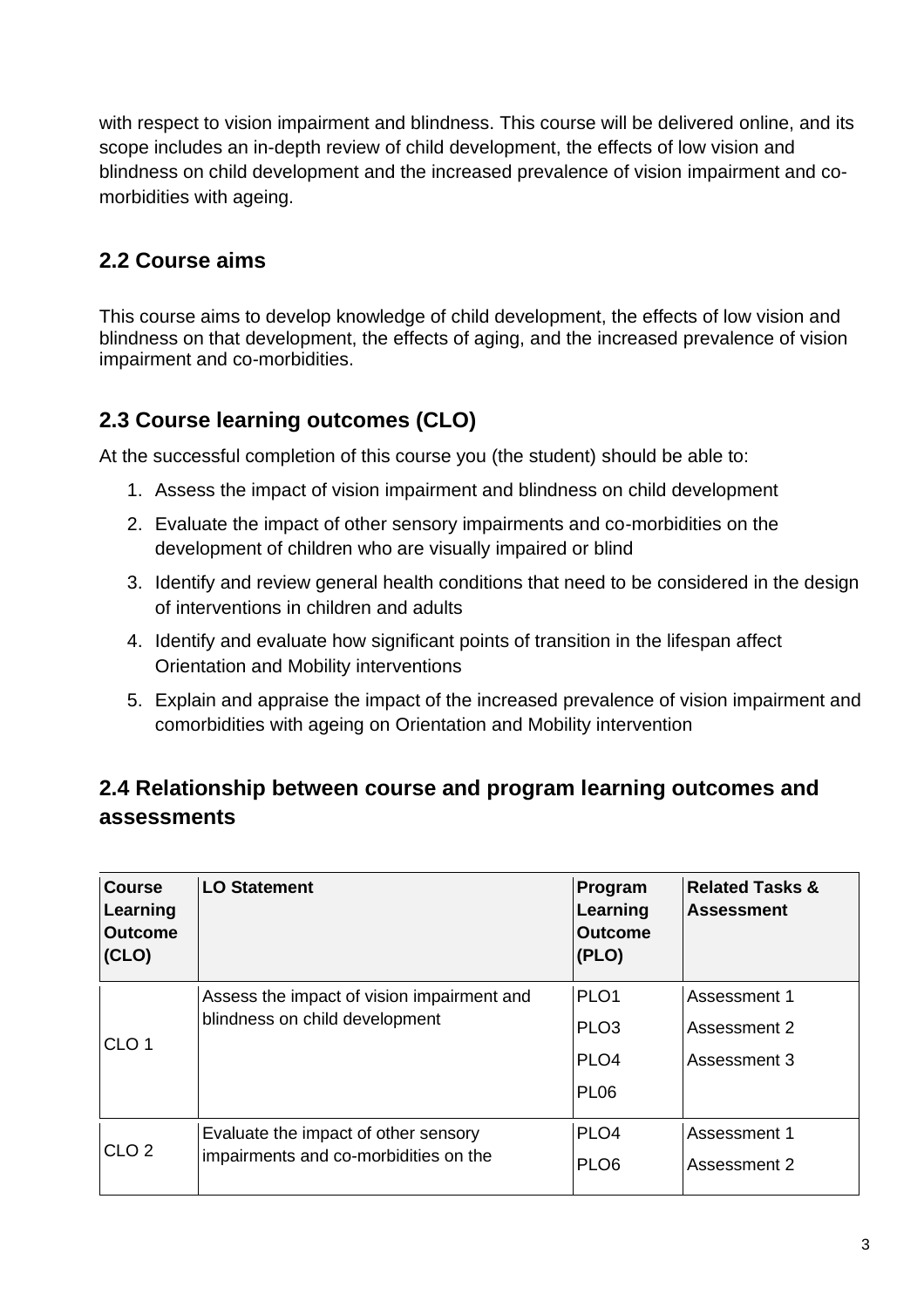|                  | development of children who are visually<br>impaired or blind                                                                        |                                                          | Assessment 3                                 |
|------------------|--------------------------------------------------------------------------------------------------------------------------------------|----------------------------------------------------------|----------------------------------------------|
| CLO <sub>3</sub> | Identify and review general health conditions<br>that need to be considered in the design of<br>interventions in children and adults | PLO <sub>4</sub><br>PLO <sub>5</sub><br>PLO <sub>6</sub> | Assessment 1<br>Assessment 2<br>Assessment 3 |
|                  | Identify and evaluate how significant points of<br>transition in the lifespan affect Orientation and                                 | PLO <sub>1</sub>                                         | Assessment 1                                 |
|                  | Mobility interventions                                                                                                               | PLO <sub>2</sub>                                         | Assessment 2                                 |
| CLO <sub>4</sub> |                                                                                                                                      | PLO <sub>3</sub>                                         | Assessment 3                                 |
|                  |                                                                                                                                      | PLO <sub>4</sub>                                         |                                              |
|                  |                                                                                                                                      | PLO <sub>5</sub><br>PLO <sub>6</sub>                     |                                              |
|                  | Explain and appraise the impact of the                                                                                               | PLO <sub>1</sub>                                         | Assessment 1                                 |
| CLO <sub>5</sub> | increased prevalence of vision impairment and<br>comorbidities with ageing on Orientation and<br>Mobility intervention               | PLO <sub>3</sub>                                         | Assessment 2                                 |
|                  |                                                                                                                                      | PLO <sub>4</sub>                                         | Assessment 3                                 |
|                  |                                                                                                                                      | PLO <sub>5</sub>                                         |                                              |
|                  |                                                                                                                                      | PLO <sub>6</sub>                                         |                                              |

# **3. Strategies and approaches to learning**

#### **3.1 Learning and teaching activities**

This course will be delivered across 1 term of study and will be online. It will comprise of a series of pre-recorded lectures that will be delivered on a weekly basis through the 10-week teaching term. Lectures will be supported by online tutorials to promote greater understanding and application of content. In tutorials and practicals, students will engage in reviewing research, case studies and engage in activities that expands their conceptualisation of the implication of additional disabilities and major transition points in the human lifespan. Teaching will be a combination of online lectures, tutorials and practicals in which students will engage in evidence-based learning, case studies and interactive multimedia exercises.

# **4. Course schedule and structure**

See Moodle for a detailed schedule.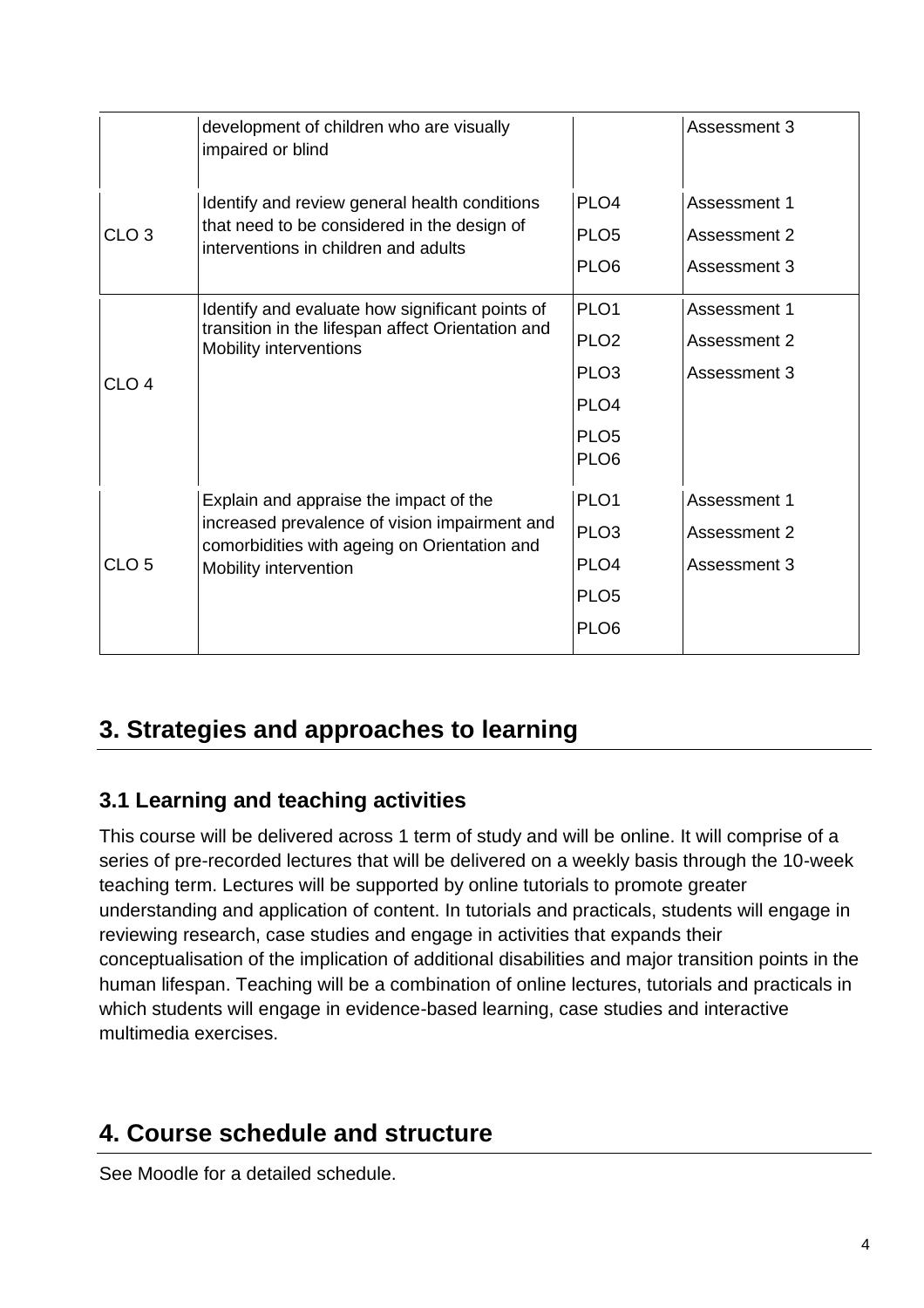| <b>Aligned CLOs</b>                                                                                                                           | Lecture contents                                                                                                                                                                                                                                                                                                                                          | <b>Tutorials</b><br>(Blackboard<br>Collaborate)                                                                                                                                         | <b>Assessments</b>                                | <b>Week</b>       |
|-----------------------------------------------------------------------------------------------------------------------------------------------|-----------------------------------------------------------------------------------------------------------------------------------------------------------------------------------------------------------------------------------------------------------------------------------------------------------------------------------------------------------|-----------------------------------------------------------------------------------------------------------------------------------------------------------------------------------------|---------------------------------------------------|-------------------|
|                                                                                                                                               |                                                                                                                                                                                                                                                                                                                                                           | Thursdays 4-<br>5 pm                                                                                                                                                                    |                                                   |                   |
|                                                                                                                                               | Introduction                                                                                                                                                                                                                                                                                                                                              |                                                                                                                                                                                         |                                                   | O-week            |
|                                                                                                                                               | Lecture block 1: Foundations to lifespan of<br>human beings<br>1.1 Concept of human development and main<br>domains: physical; cognitive; psychosocial.<br>CLO 1. Assess the 1.2 Periods of human development<br>1.3 Development of the eye and vision                                                                                                    |                                                                                                                                                                                         |                                                   | Week 1            |
| impact of vision<br>impairment and<br>blindness on child<br>development                                                                       | 1.4 Importance of child development at different<br>stages: a) cognitive; b) social and emotional; c)<br>speech and language; d) fine motor skill; e) gross<br>motor skills: f) adaptative behaviour<br>1.5 Effects of low vision and blindness on child<br>developmental stages                                                                          |                                                                                                                                                                                         | Assessment Precis<br>details release this<br>week | Week <sub>2</sub> |
| CLO 2. Evaluate<br>sensory<br>impairments and<br>co-morbidities on<br>the development<br>of children who<br>are visually<br>impaired or blind | Lecture Block 2: Impact of other sensory<br>the impact of other impairments and co-morbidities on the<br>development of children<br>2.1 Co-morbidities in children visually impaired<br>(Down syndrome, cerebral palsy; autism;<br>attention deficit hyperactivity disorder; intellectual<br>disability; epilepsy and CVI (cortical visual<br>impairment) |                                                                                                                                                                                         |                                                   | Week 3            |
|                                                                                                                                               | 2.2. Overview of the impact of sensory<br>impairments on the development of children<br>2.3 Other sensory impairments (Deaf blindness)<br>young and adults                                                                                                                                                                                                | <b>TUTORIAL</b><br>In this tutorial<br>you will have<br>the<br>opportunity to<br>discuss your<br>Precis<br>Assessment.<br>The details of<br>this<br>assessment<br>will be<br>release in | <b>Precis Assessment</b><br>10%                   | Week 4            |
| CLO 4. Identify<br>and evaluate how<br>significant points<br>of transition in the<br>lifespan affect<br>Orientation and                       | Lecture block 3: significant points of transition in<br>the lifespan affect O & M interventions<br>3.1 A life-span theory of development and its<br>challenges<br>3.2 Developmental transitions in life span (bodily                                                                                                                                      | week 2.                                                                                                                                                                                 | Precis submission<br>10%                          | Week 5            |
| <b>Mobility</b><br>interventions                                                                                                              | transitions; health transitions; friendship and<br>romantic transitions; parenthood and other family                                                                                                                                                                                                                                                      |                                                                                                                                                                                         |                                                   |                   |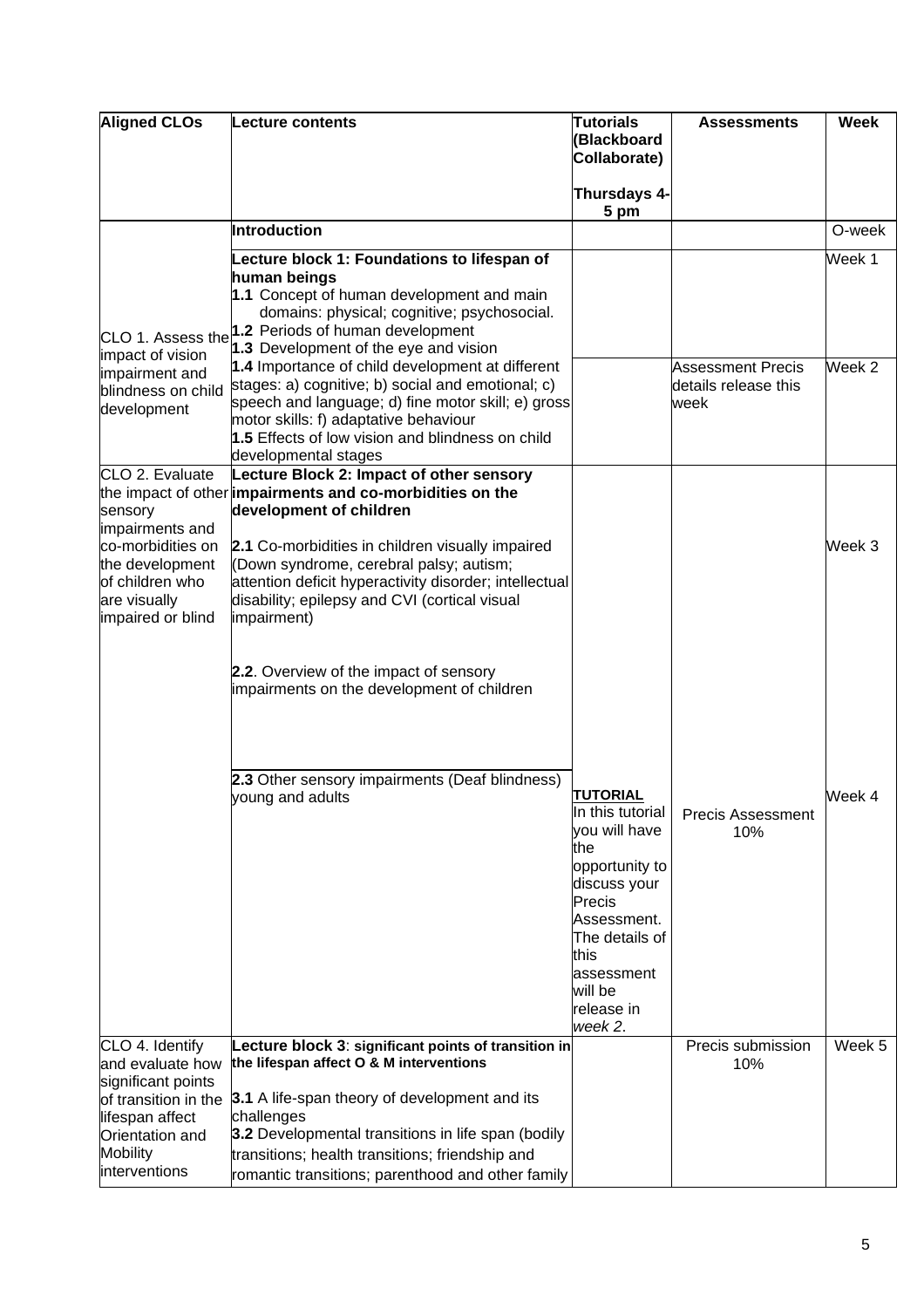| transitions; education; career and employment;<br>cultural and society context) and its relations with<br>O& M interventions.                                                                                                                                                                                                                                                                                                                                                                                                                                                                                                                                                                                                                                                                                                                               |                                                                                                                                                                                                                                                                                                                                                                                                                                               |        |
|-------------------------------------------------------------------------------------------------------------------------------------------------------------------------------------------------------------------------------------------------------------------------------------------------------------------------------------------------------------------------------------------------------------------------------------------------------------------------------------------------------------------------------------------------------------------------------------------------------------------------------------------------------------------------------------------------------------------------------------------------------------------------------------------------------------------------------------------------------------|-----------------------------------------------------------------------------------------------------------------------------------------------------------------------------------------------------------------------------------------------------------------------------------------------------------------------------------------------------------------------------------------------------------------------------------------------|--------|
| <b>MID TERM EXAM</b>                                                                                                                                                                                                                                                                                                                                                                                                                                                                                                                                                                                                                                                                                                                                                                                                                                        |                                                                                                                                                                                                                                                                                                                                                                                                                                               | Week 6 |
| Lecture Block 4 Part 1: Interdisciplinary<br>approach for Interventions in children and<br>adults                                                                                                                                                                                                                                                                                                                                                                                                                                                                                                                                                                                                                                                                                                                                                           | <b>TUTORIAL-</b><br>Week 7 and<br>8                                                                                                                                                                                                                                                                                                                                                                                                           | Week 7 |
| <b>General Health conditions:</b><br>CLO 3. Identify<br>4.1 General Health conditions to consider and<br>and review<br>challenge of aging: Diabetes, hypertension,<br>general health<br>cancer, cardiovascular disease, stroke or<br>conditions that<br>transient ischaemic attack complications,<br>need to be<br>Parkinson, Alzheimer, bones, joints osteoporosis, April 7th/2022<br>considered in the<br>multiple sclerosis, migraine; malnutrition,<br>design of<br>anorexia, and bulimia.<br>interventions in<br>children and adults<br>Lecture Block4 Part 2: Interdisciplinary<br>approach for Interventions in children and<br>adults<br><b>General Health conditions:</b><br>4.2 Mental and cognitive health implications in O<br>& M for children, adults, and aged people. Its<br>importance for life interventions or preventive<br>activities. | Thursday 4-<br><u>5pm</u><br>31st March<br>and<br>In this tutorial,<br>you will be<br>prepared to<br>adapt session<br>for clients<br>with<br>additional<br>motor<br>complexities.<br>Working with<br>a physio or<br>occupational<br>Therapist -for<br>manual and<br>powered<br>wheelchairs -<br>wheeled<br>walkers -<br>support canes<br>$crutches -$<br>mobility<br>Material to<br>use in this<br>tutorial will be<br>release on<br>Week 5-6 | Week 8 |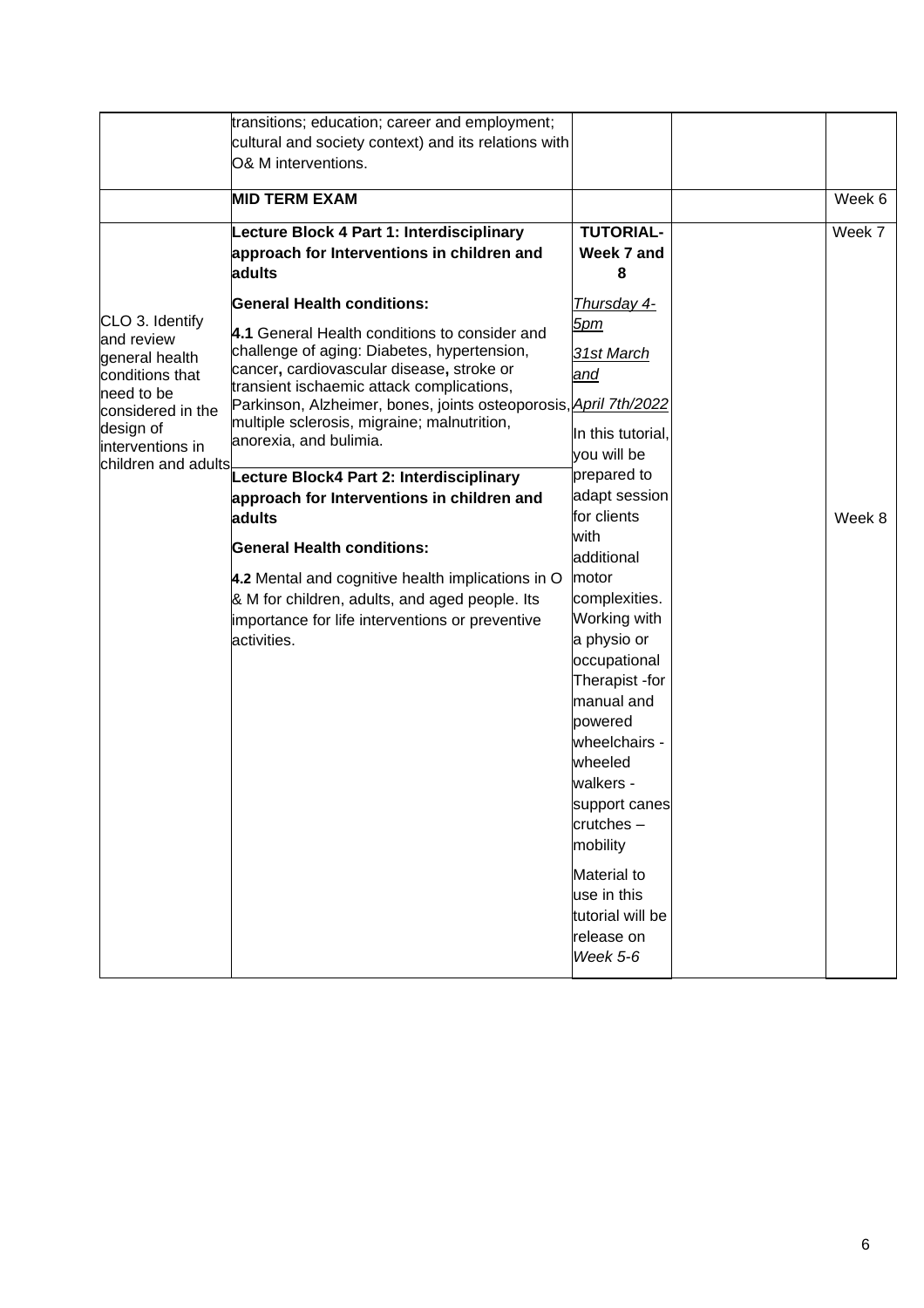|                                                                                                                                               | Lecture Block 5 Part 1:                                                                                                                                                                                                                                                                                                                                                                                                                                                                                                                                                                          |                           | Week 9  |
|-----------------------------------------------------------------------------------------------------------------------------------------------|--------------------------------------------------------------------------------------------------------------------------------------------------------------------------------------------------------------------------------------------------------------------------------------------------------------------------------------------------------------------------------------------------------------------------------------------------------------------------------------------------------------------------------------------------------------------------------------------------|---------------------------|---------|
| CLO 2. Evaluate<br>sensory<br>impairments and<br>co-morbidities on<br>the development<br>of children who<br>are visually<br>impaired or blind | Early intervention for children with vision<br>impairment/Quality of Life assessment<br>the impact of other <sup>5.1</sup> Importance of History taking in sensory<br>impairments and co-morbidities in children with<br>vision loss.<br>5.2 How to analyse and justify selection of an<br>assessment tool to inform your practice (child<br>developmental assessment tools (monitor,<br>screening, and evaluation)<br>5.3 Adaptations of techniques and other<br>strategies use during intervention<br>5.4 Adaptation of assessment tools to inform<br>working with children with complex needs |                           |         |
| CLO 5. Explain                                                                                                                                | Lecture Block 5 Part 2: Interdisciplinary<br>approach for Interventions in children and                                                                                                                                                                                                                                                                                                                                                                                                                                                                                                          | Written assignment<br>40% | Week 10 |
| and appraise the                                                                                                                              | adults                                                                                                                                                                                                                                                                                                                                                                                                                                                                                                                                                                                           |                           |         |
| impact of the<br>increased                                                                                                                    | Impact of the increased prevalence of vision<br>impairment and comorbidities with ageing on                                                                                                                                                                                                                                                                                                                                                                                                                                                                                                      |                           |         |
| prevalence of<br>vision impairment                                                                                                            | <b>O&amp; M</b> intervention<br>The prevalence and consequences of vision                                                                                                                                                                                                                                                                                                                                                                                                                                                                                                                        |                           |         |
| land comorbidities                                                                                                                            | impairment in later life                                                                                                                                                                                                                                                                                                                                                                                                                                                                                                                                                                         |                           |         |
| with ageing on<br>Orientation and                                                                                                             | Global prevalence of presbyopia and vision<br>impairment from uncorrected presbyopia                                                                                                                                                                                                                                                                                                                                                                                                                                                                                                             |                           |         |
| Mobility                                                                                                                                      | Vision impairment and incidence of dementia and                                                                                                                                                                                                                                                                                                                                                                                                                                                                                                                                                  |                           |         |
| intervention                                                                                                                                  | cognitive impairment                                                                                                                                                                                                                                                                                                                                                                                                                                                                                                                                                                             |                           | Study   |
|                                                                                                                                               |                                                                                                                                                                                                                                                                                                                                                                                                                                                                                                                                                                                                  |                           | week    |
|                                                                                                                                               |                                                                                                                                                                                                                                                                                                                                                                                                                                                                                                                                                                                                  | <b>FINAL EXAM</b>         |         |

# **5. Assessment**

## **5.1 Assessment tasks and criteria**

There are three assessment tasks in this course designed to enable you to demonstrate that you have achieved the course learning outcomes. Completion and submission of all assessment tasks by the due date are necessary to receive a final mark in the course. Late submissions without approved Special Considerations will be subject to a 10% penalty of the assessment task weighting per day. See:

<https://www.optometry.unsw.edu.au/study/undergraduate-degrees/important-information-and-policies>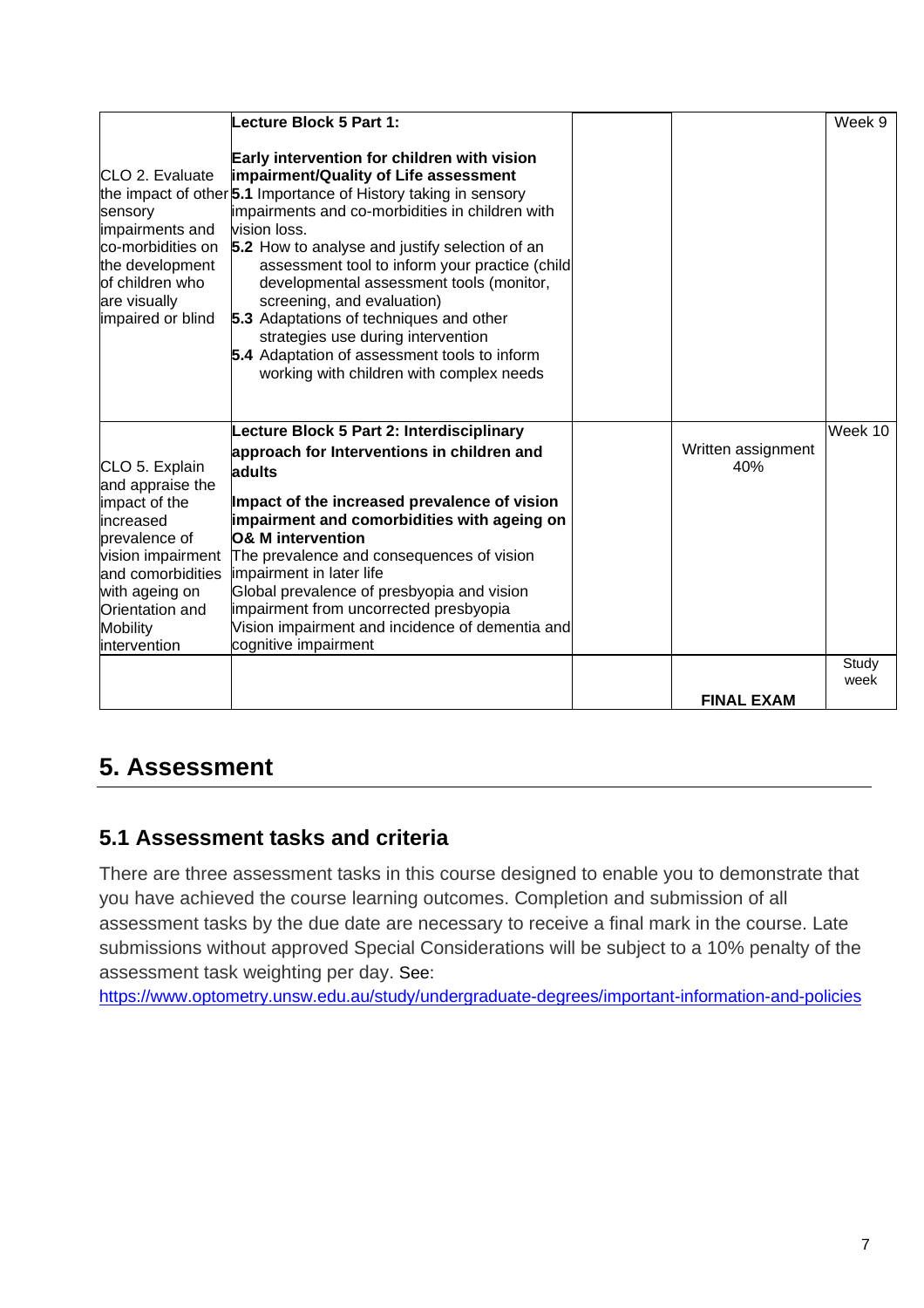|                         |                                |                                 |                           |                      |                                       | <b>FEEDBACK</b>                   |
|-------------------------|--------------------------------|---------------------------------|---------------------------|----------------------|---------------------------------------|-----------------------------------|
|                         | <b>ASSESSMENT TYPE</b>         |                                 | <b>DUE DATE WEIGHTING</b> | CLO(s)               | <b>TYPE</b>                           | <b>DATE</b>                       |
| $\overline{\mathbf{1}}$ | Assessment: Written Assignment | On-going<br>(Wk3-Wk10)          | 40%                       | 1, 2, 3, 4,5 Written | Feedback on<br>student<br>performance | Week 10                           |
| $\overline{2}$          | Examination: Mid Term exam     | Week 6                          | 20%                       | 1, 2, 3, 4,5 Written |                                       | During grade<br>release<br>period |
| $\overline{3}$          | Examination: Final Exam        | <b>Exam Period</b>              | 30%                       | 1, 2, 3, 4,5 Written |                                       | During grade<br>release<br>period |
| $\overline{\mathbf{A}}$ | Precis                         | On-going<br>(Week 4-<br>Week 8) | 10%                       | 1,2,3,4,5            | Feedback on<br>student<br>performance | During grade<br>release<br>period |

#### **Further information**

UNSW grading system: [student.unsw.edu.au/grades](https://student.unsw.edu.au/grades)

UNSW assessment policy: [Assessment Policy](https://www.gs.unsw.edu.au/policy/documents/assessmentpolicy.pdf)

UNSW assessment information: [student.unsw.edu.au/assessment](https://student.unsw.edu.au/assessment)

#### **5.3 Submission of assessment tasks**

| <b>Assignment</b><br><b>Submissions</b>                 | Assignments should be submitted via Moodle (electronic submission). This includes completed reports,<br>essays, logs ects, which should be scanned/photographed and submitted via Moodle.<br>https://www.optometry.unsw.edu.au/study/undergraduate-degrees/important-<br>information-and-policies                                                                                                                                                                                                                                                                                                                                                                                                                                                                                                                                                                                                                                                                                                                         |
|---------------------------------------------------------|---------------------------------------------------------------------------------------------------------------------------------------------------------------------------------------------------------------------------------------------------------------------------------------------------------------------------------------------------------------------------------------------------------------------------------------------------------------------------------------------------------------------------------------------------------------------------------------------------------------------------------------------------------------------------------------------------------------------------------------------------------------------------------------------------------------------------------------------------------------------------------------------------------------------------------------------------------------------------------------------------------------------------|
| <b>Assessment</b><br><b>Procedures</b>                  | SCHOOL OF OPTOMETRY AND VISION SCIENCE,<br><b>UNSW</b><br>SCHOOL OF OPTOMETRY AND VISION SCIENCE, UNSW<br>SUPPLEMENTARY EXAMINATION INFORMATION, 2022                                                                                                                                                                                                                                                                                                                                                                                                                                                                                                                                                                                                                                                                                                                                                                                                                                                                     |
| <b>UNSW</b><br><b>Assessment</b><br>Policy <sup>1</sup> | <b>SPECIAL CONSIDERATION</b><br>On some occasions, sickness, misadventure or other circumstances beyond your control may<br>prevent you from completing a course requirement, such as attending a formal end of semester<br>examination. In these cases you may apply for Special Consideration. UNSW operates under a Fit<br>to Sit/ Submit rule for all assessments. If a student wishes to submit an application for special<br>consideration for an exam or assessment, the application must be submitted prior to the start of the<br>exam or before an assessment is submitted. If a student sits the exam/ submits an assignment,<br>they are declaring themselves well enough to do so. The application must be made via Online<br>Services in myUNSW. Log into myUNSW and go to My Student Profile tab > My Student Services<br>> Online Services > Special Consideration and attach student's supporting documentation (such as<br>a medical certificate).<br><b>CHRONIC ISSUES AND PRE-EXISTING CONDITIONS</b> |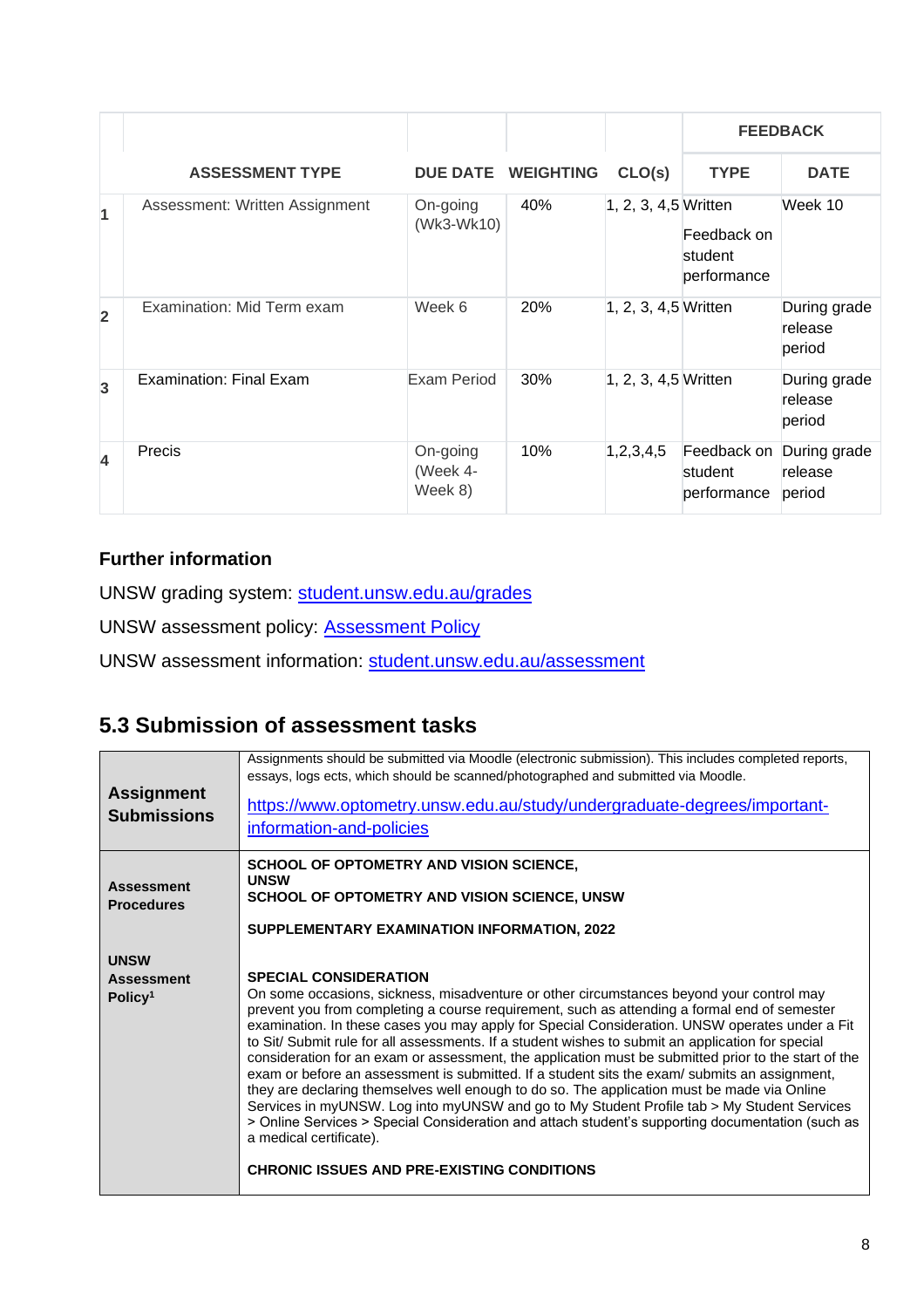| If you have chronic issues and pre-existing conditions, we recommend you apply for Educational<br>adjustments for disability support through Disability Services.<br>Register for Equitable Learning Support (formerly Disability Support Services) at<br>https://student.unsw.edu.au/els/register                                                                                                                                                                                                                      |
|-------------------------------------------------------------------------------------------------------------------------------------------------------------------------------------------------------------------------------------------------------------------------------------------------------------------------------------------------------------------------------------------------------------------------------------------------------------------------------------------------------------------------|
| Absence from a final examination is a serious matter, normally resulting in a Fail (FL) grade. If you<br>are medically unfit to attend an examination, YOU MUST CONTACT THE SCHOOL<br>DIRECTLY ON THE DAY OF THE EXAMINATION TO ADVISE OF THIS (telephone 02 9385<br>4639,                                                                                                                                                                                                                                              |
| email: optometry@unsw.edu.au). You must also submit a Request for Special Consideration<br>application as detailed on the UNSW website: https://student.unsw.edu.au/special-consideration                                                                                                                                                                                                                                                                                                                               |
| It is the responsibility of the student to consult the web site or noticeboard to ascertain<br>whether they have supplementary examinations. This information WILL NOT be conveyed in<br>ANY other manner. Interstate, overseas or any other absence cannot be used as an excuse.                                                                                                                                                                                                                                       |
| This information will be available on the School web site at https://www.optometry.unsw.edu.au/<br>(do not confuse the School website with the myUNSW website) and posted on the notice board on<br>Level 3. This information will be available as soon as possible after the School Examination<br>Committee meeting.                                                                                                                                                                                                  |
| SUPPLEMENTARY EXAMINATIONS FOR 2022 WILL BE HELD AS FOLLOWS: FOR TERM 1:<br>STAGE 1-4* COURSES: WEDNESDAY, 18 MAY 2022 - FRIDAY, 20 MAY 2022<br>THERE WILL BE NO SUPPLEMENTARY EXAMINATIONS FOR STAGE 5 STUDENTS<br><b>IN TERM 1 2022</b>                                                                                                                                                                                                                                                                               |
| FOR TERM 2:                                                                                                                                                                                                                                                                                                                                                                                                                                                                                                             |
| STAGE 1-4 COURSES: WEDNESDAY, 31 AUGUST 2022 - FRIDAY, 2 SEPTEMBER<br>2022                                                                                                                                                                                                                                                                                                                                                                                                                                              |
| THERE WILL BE NO SUPPLEMENTARY EXAMINATIONS FOR STAGE 5 STUDENTS<br><b>IN TERM 2 2022</b>                                                                                                                                                                                                                                                                                                                                                                                                                               |
| <b>FOR TERM 3:</b><br>STAGE 5 COURSES ONLY: DURING THE WEEK OF MONDAY, 12 DECEMBER 2022<br>- FRIDAY, 16 DECEMBER 2022                                                                                                                                                                                                                                                                                                                                                                                                   |
| STAGE 1-4* COURSES: WEDNESDAY, 14 DECEMBER 2022 - FRIDAY, 16<br><b>DECEMBER 2022</b>                                                                                                                                                                                                                                                                                                                                                                                                                                    |
| Supplementary examinations will be held at the scheduled time only. If students who are granted<br>supplementary examinations do not attend, a failure will be recorded for that course. Students<br>should not make travel arrangements, or any other commitments, before establishing<br>whether or not they have supplementary examinations. Ignorance of these procedures,<br>interstate, overseas or any other absence will not be accepted as an excuse. But usual<br><b>Special Consideration still applies.</b> |
| If additional assessment is not scheduled, this does NOT indicate whether or not a student has<br>passed or failed the course. Results will be received in the usual way. Please do not contact the<br>School in this regard.                                                                                                                                                                                                                                                                                           |
| Please note the above applies to OPTM and VISN courses only. Any information on supplementary<br>examinations for servicing courses (e.g. CHEM****) is the responsibility of the School conducting<br>the course.                                                                                                                                                                                                                                                                                                       |
| * Stage 4 includes courses in the first year of the MClinOptom program.                                                                                                                                                                                                                                                                                                                                                                                                                                                 |
| School of Optometry and Vision Science, UNSW, 23 November 2021                                                                                                                                                                                                                                                                                                                                                                                                                                                          |
|                                                                                                                                                                                                                                                                                                                                                                                                                                                                                                                         |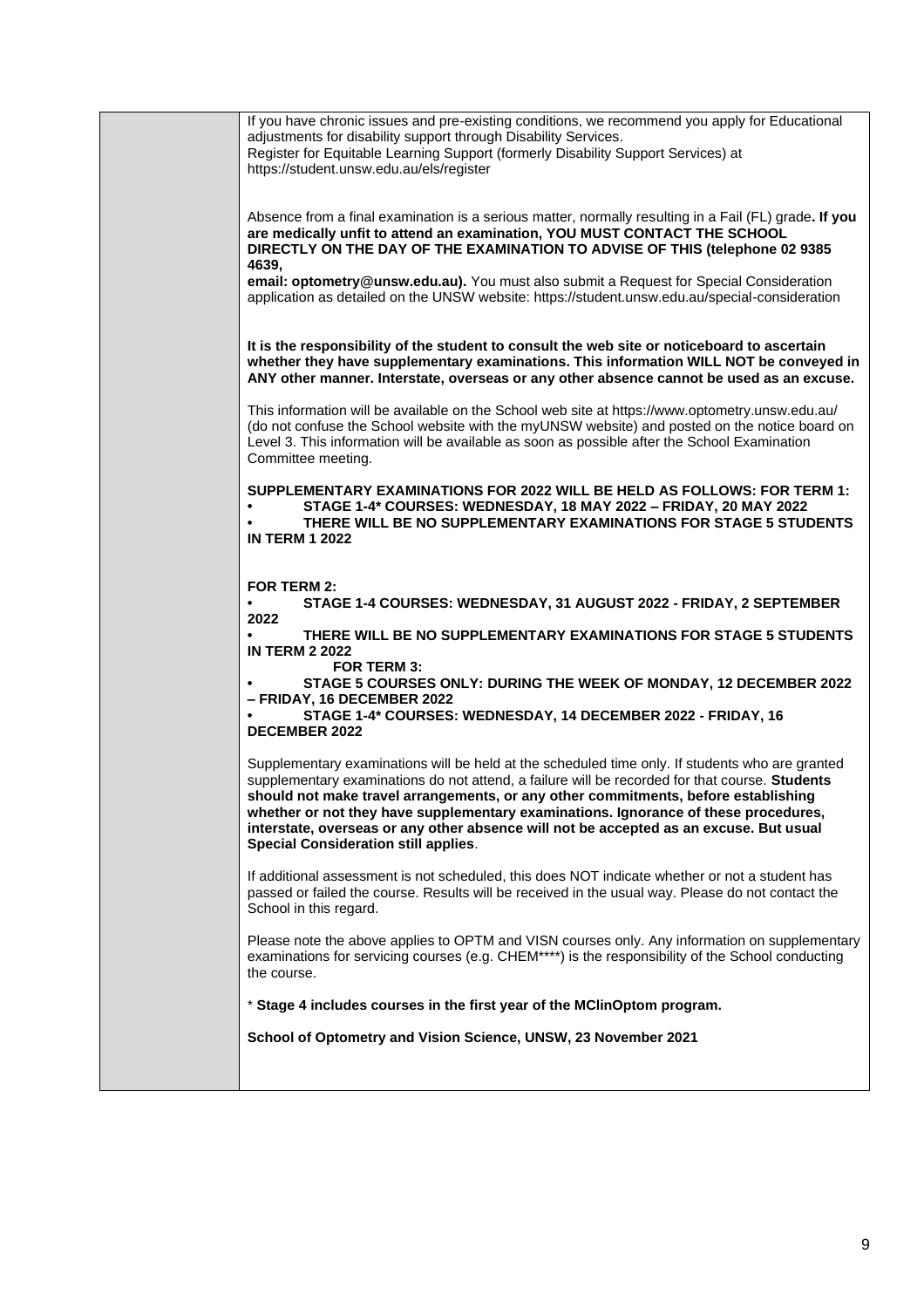## **5.4. Feedback on assessment**

| <b>Task</b>                     | <b>Feedback</b>          |                                          |                                                                                                              |  |
|---------------------------------|--------------------------|------------------------------------------|--------------------------------------------------------------------------------------------------------------|--|
|                                 | <b>WHO</b>               | <b>WHEN</b>                              | <b>HOW</b>                                                                                                   |  |
| 1. Precis                       | Lecturers/Convenor       | During tutorial Week 4                   | Mark based on rubric<br>feedback on strengths and<br>weaknessesvia Moodle<br>(two weeks after<br>submission) |  |
| 2. Written assignment:<br>Essay | Lecturers/Convenors      | Written assignment week<br>10 submission | Mark based on rubric<br>feedback on<br>strengths and weaknesses<br>via Moodle                                |  |
| 3. Mid-term exam                | <b>Course Convenor</b>   | Week 5                                   | Marks on Moodle, general<br>feedback on Moodle and<br>review at the Tutorial                                 |  |
| 4. Final examination            | <b>Exam Section UNSW</b> | N/A                                      | Final course mark - Exam<br>Section                                                                          |  |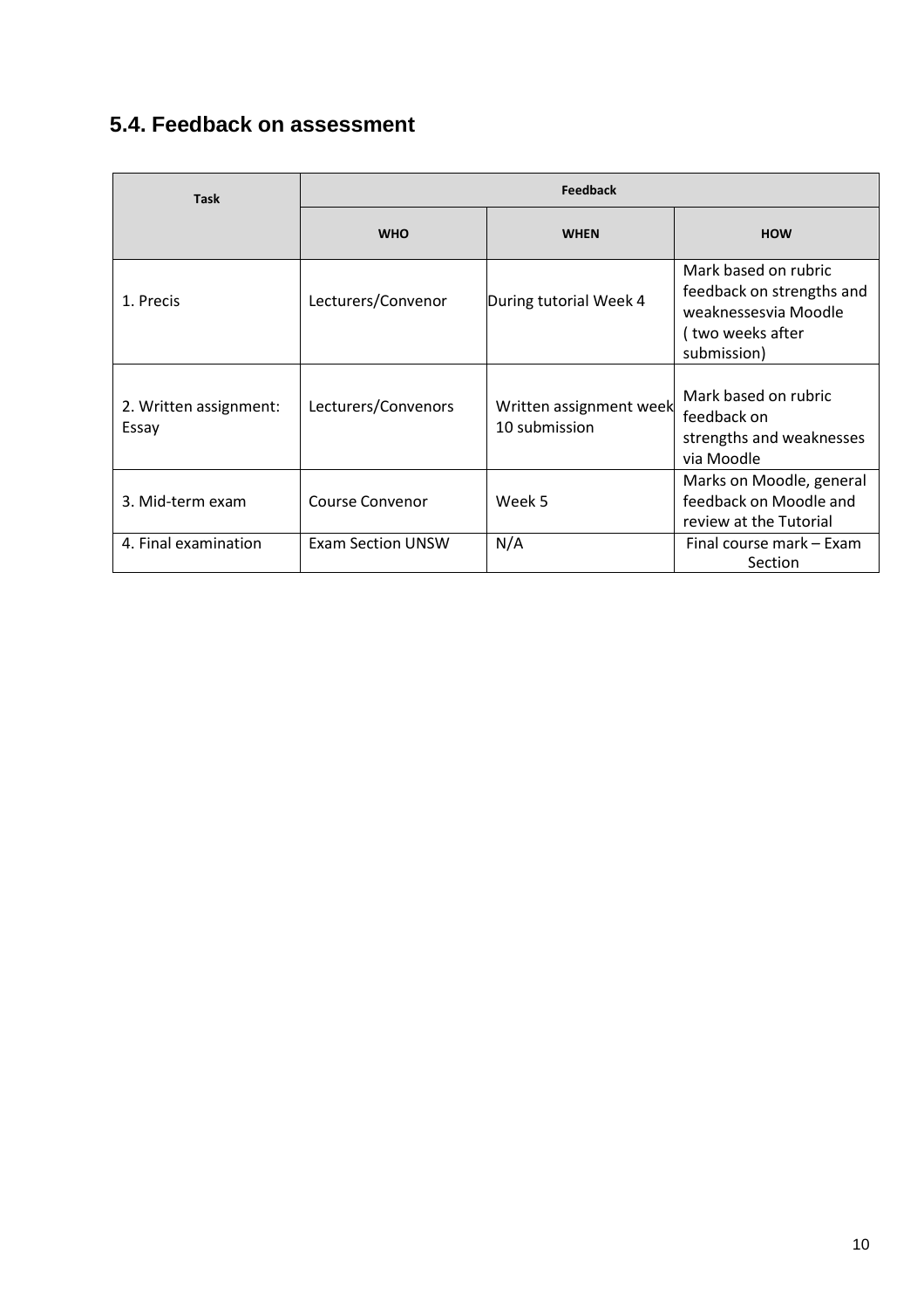

# **6. Academic integrity, referencing and plagiarism**

**Referencing** acknowledges the sources of information that you use to research your assignments. You need to provide a reference whenever you draw on someone else's words, ideas, or research. Not referencing other people's work can constitute plagiarism (please see below). Further information about referencing styles can be located at student.unsw.edu.au/referencing.

Academic integrity is fundamental to success at university. Academic integrity can be defined as a commitment to six fundamental values in academic pursuits: honesty, trust, fairness, respect, responsibility and courage.2 At UNSW, this means that your work must be your own, and others' ideas should be appropriately acknowledged. If you don't follow these rules, plagiarism may be detected in your work.

Further information about academic integrity and plagiarism can be located at:

- The Current Students site student.unsw.edu.au/plagiarism, and
- The ELISE training site subjectguides.library.unsw.edu.au/elise

The Conduct and Integrity Unit provides further resources to assist you to understand your conduct obligations as a student: student.unsw.edu.au/conduct.

2International Center for Academic Integrity, 'The Fundamental Values of Academic Integrity', T. Fishman (ed), Clemson University, 2013.

#### **7. Readings and resources**

#### **Suggested Useful Books:**

1.Forrester JV, Dick AD, McMenamin PG, Lee, WR (2016) The Eye: Basic Sciences in Practice, W.B. Saunders, 4th edition. Available as an eBook via the UNSW Library or at the UNSW Bookshop.

2. Remington, LA (2012) Clinical Anatomy & Physiology of the Visual System, 3rd edition. Elsevier. VISN2111 Textbook; available as an eBook via the UNSW Library or at the UNSW Bookshop.

3. Rosenbloom, Alfred A and Meredith W Morgan, Vision and Aging (Butterworth-Heinemann, 2nd ed., 1993)

**Required readings**: may comprise chapters from textbooks or key articles and are indicated clearly on Leganto, or in lectures.

#### **8. Administrative matters**

School of Optometry and Vision Science UNSW, Sydney SYDNEY UNSW NSW 2052, AUSTRALIA *https://www.optometry.unsw.edu.au/*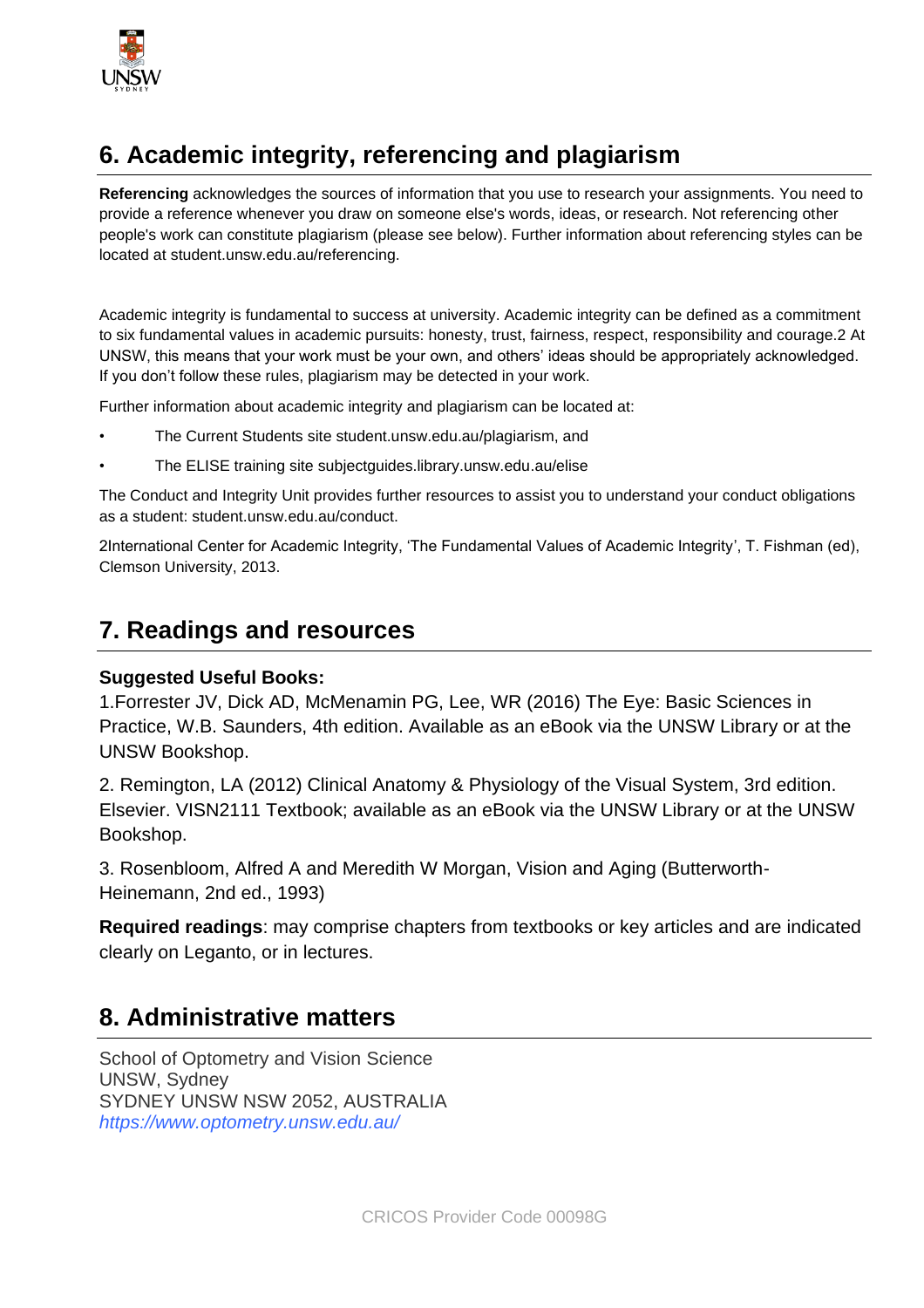# **Required Equipment, Training and Enabling Skills**

| <b>Equipment Required</b>                                                     | No special equipment is required for this course.                                                                                                                                                                                                                                                    |
|-------------------------------------------------------------------------------|------------------------------------------------------------------------------------------------------------------------------------------------------------------------------------------------------------------------------------------------------------------------------------------------------|
| <b>Enabling Skills Training</b><br><b>Required to Complete</b><br>this Course | Skills beyond the ELISE level online information literacy are expected and<br>UNSW Library/Online Training/LOIS provide a series of tutorials that can be<br>completed to enable this requirement.                                                                                                   |
|                                                                               | Students with limited English skills (related to writing, comprehension, oral<br>delivery and grammar) are encouraged to visit the UNSW Learning Centre.<br>On-line assistance via UNSW Library and Outreach Librarians is also<br>available for all students.                                       |
|                                                                               | Some resources should be accessed. These will be available in the Course<br>Administration Moodle section. These include links to UNSW resources for<br>developing group work skills, discussion skills, essay writing skills, EndNote<br>skills, and videos to watch regarding clinical procedures. |

|                                               | Information on relevant Occupational Health and Safety policies and                                                                                                                                                                                                                                                                                                                                                                                                                                                                                                                                                                                   |
|-----------------------------------------------|-------------------------------------------------------------------------------------------------------------------------------------------------------------------------------------------------------------------------------------------------------------------------------------------------------------------------------------------------------------------------------------------------------------------------------------------------------------------------------------------------------------------------------------------------------------------------------------------------------------------------------------------------------|
| <b>Work Health and</b><br>Safety <sup>3</sup> | expectations both at UNSW and if there are any school specific requirements.                                                                                                                                                                                                                                                                                                                                                                                                                                                                                                                                                                          |
|                                               | Information on relevant policies and expectations is provided during General<br>Safety Induction training. A copy of the Induction booklet distributed at this<br>training is available from the School of Optometry and Vision Science office<br>(RMB3.003) and the School website at:<br>https://www.optometry.unsw.edu.au/about/information-and-policies/work-<br>health-and-safety                                                                                                                                                                                                                                                                |
| <b>Equity and Diversity</b>                   | Those students who have a disability or are dealing with personal circumstances<br>that affect their study that requires some adjustment in their teaching or learning<br>environment are encouraged to discuss their study needs with the course<br>Convenor prior to, or at the commencement of, their course, or with the Equity<br>Officer (Disability) in the Equitable Learning Services (formerly Disability Support<br>Services). Appointments with Equitable Learning Services are now being offered as<br>video, phone and in person at the Kensington Campus. Contact ELS via Email:<br>els@unsw.edu.au or https://student.unsw.edu.au/els |
|                                               | Issues to be discussed may include access to materials, signers or note-takers, the<br>provision of services and additional exam and assessment arrangements. Early<br>notification is essential to enable any necessary adjustments to be made.                                                                                                                                                                                                                                                                                                                                                                                                      |